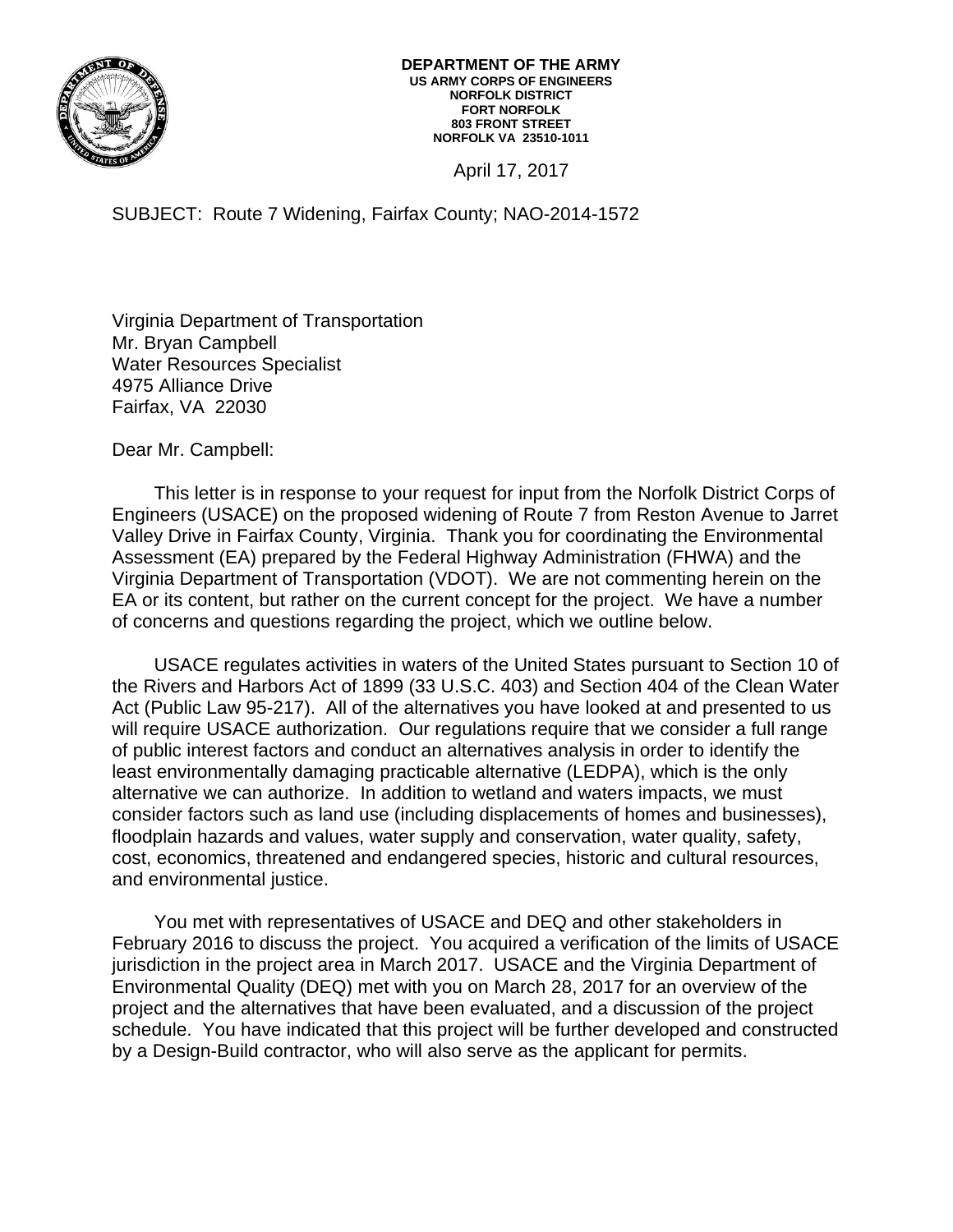We are concerned that the project as presented is projected to impact wetlands and streams for stormwater management (SWM) facilities. If an application is submitted that includes such impacts, there must be a thorough analysis of other alternative locations and configurations for SWM that do not impact waters of the US. Alternative sites should include those not acquired or intended for acquisition for the project. We understand that the final analysis for noise walls has not been completed, but that it is anticipated that noise walls will be proposed. If the proposed locations of noise walls will impact wetlands, streams, or other waters of the US, then an analysis must also be conducted of alternative locations, designs (such as attaching the walls to pilings rather than on foundations in jurisdictional areas), and configurations for the walls. The applicant should recognize that USACE may or may not agree with their conclusions regarding the practicability of alternative locations and designs for SWM and noise walls; coordination with USACE is recommended once the applicant has conducted these comparative analyses.

Our primary concern in reviewing the information you provided at the March meeting and in the EA is the plan to relocate Colvin Run by moving it into an existing forested wetland. Based on the information, we do not see justification for the projected impacts of over four acres of wetlands at that location for that purpose. It does not appear that a preliminary LEDPA has yet been developed; missing in the analysis to date is a clear effort to balance impacts to the array of resources in the project area – historic and recreational as well as aquatic. The following additional analyses of alternatives and avoidance and minimization measures need to be conducted in order for us to consider the project further, and must be addressed if an application is submitted to USACE for the project:

1. Widen more to the north side: We understand that there are historic resources/Section 4f properties on the north side of Route 7 in the area of Colvin Run. Part of the information submitted notes that land cannot be taken from Section 4f resources unless the taking will have a de minimis impact or "There is no feasible and prudent avoidance alternative to the use of land and the action includes all possible planning to minimize harm to the property resulting from such use." It should be recognized that if USACE cannot agree that a proposal is the LEDPA and thus cannot issue a permit for that proposal, the proposal is ergo not feasible. USACE may well determine that eliminating further widening to the north and proposing extensive impacts to the forested wetland on the south is not a permittable project.

The JMT Memorandum dated February 2016 states that Alternative 6, which would direct some of the Colvin Run flow to the north side of the road would result in "massive" impacts to the environment, and references are made to potential impacts to wetlands. These impacts are not quantified, and it is unknown whether impacts to aquatic resources would be more or less than those proposed on the south side for the relocation of Colvin Run. Slide 33 of the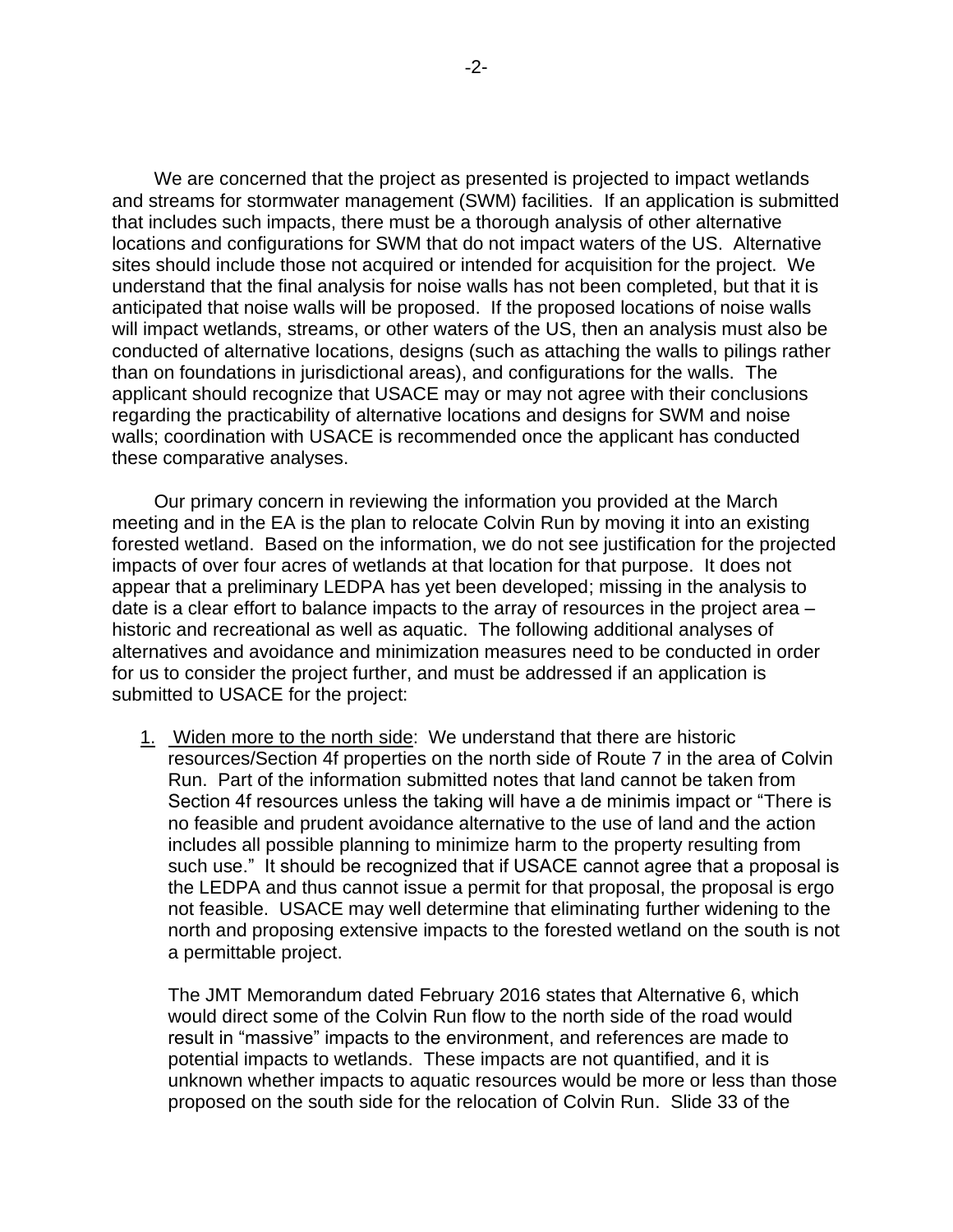March presentation suggests that wetlands are much more extensive on the south side of the road. Any comparative analysis of alternatives should include the estimated area of wetland impacts of options, not general references to wetland impacts. We disagree with the statement on Slide 52 that the impacts to the south cannot be avoided because shifting to the north would have impacts to existing waters of the US, as those impacts are not estimated as they are on the south of the road.

The Memorandum says that diverting flow to the north side of the road would flood the stream valley 5000-6000 feet upstream. It also states that diverting the flow would "likely" result in "major" flooding of Route 674 and present a "serious" threat to surrounding properties. However, it is unclear the extent to which such effects have been evaluated or are likely.

We are not suggesting that all or a majority of the widening be on the north side of Route 7; however, it appears that there is more opportunity to balance impacts by shifting more of the widening to the north.

- 2. Reduce width and/or combine shared use paths and Cross Country Trail: The typical section indicates a 10' wide shared use path on both sides along the widened Route 7. In addition, in the vicinity of Colvin Run, there is a Cross Country Trail, which is shown as 20' wide. In order to better balance impacts to resources, there needs to be an analysis of reducing the width of both paths and the trail through areas of aquatic resources, particularly in the area of Colvin Run. The necessity for all three pathways through this area also needs to be evaluated. One measure to reduce impacts would be to combine the path and the trail on the south side of Route 7. We understand that the plan is for the path to go on top of the new Difficult Run Bridge and the trail to go under it. That plan could still go forward, with the combined path/trail diverging into separate pathways as it approaches the bridge. Again, any part of the paths that can be more narrow or combined to reduce the total footprint will serve to allow more space for the relocated Colvin Run channel closer to the road and reduce wetland impacts, better balancing impacts.
- 3. Reduce the median: The typical section in the EA indicates a median that "varies 16'-42'." It is not clear what is the proposed width of the median in the area of Colvin Run. The applicant needs to evaluate reducing the median in width through such measures as using a concrete barrier with shoulders. Consideration should be given both to options that would not require a waiver or exemption from FHWA and those that would.
- 4. Place the Trail on the ground above the box culvert: We note that the typical section for Alternative 5 does not show the trail on top of box culvert. Placing the trail and/or the trail/path on top of the box culvert should be evaluated to reduce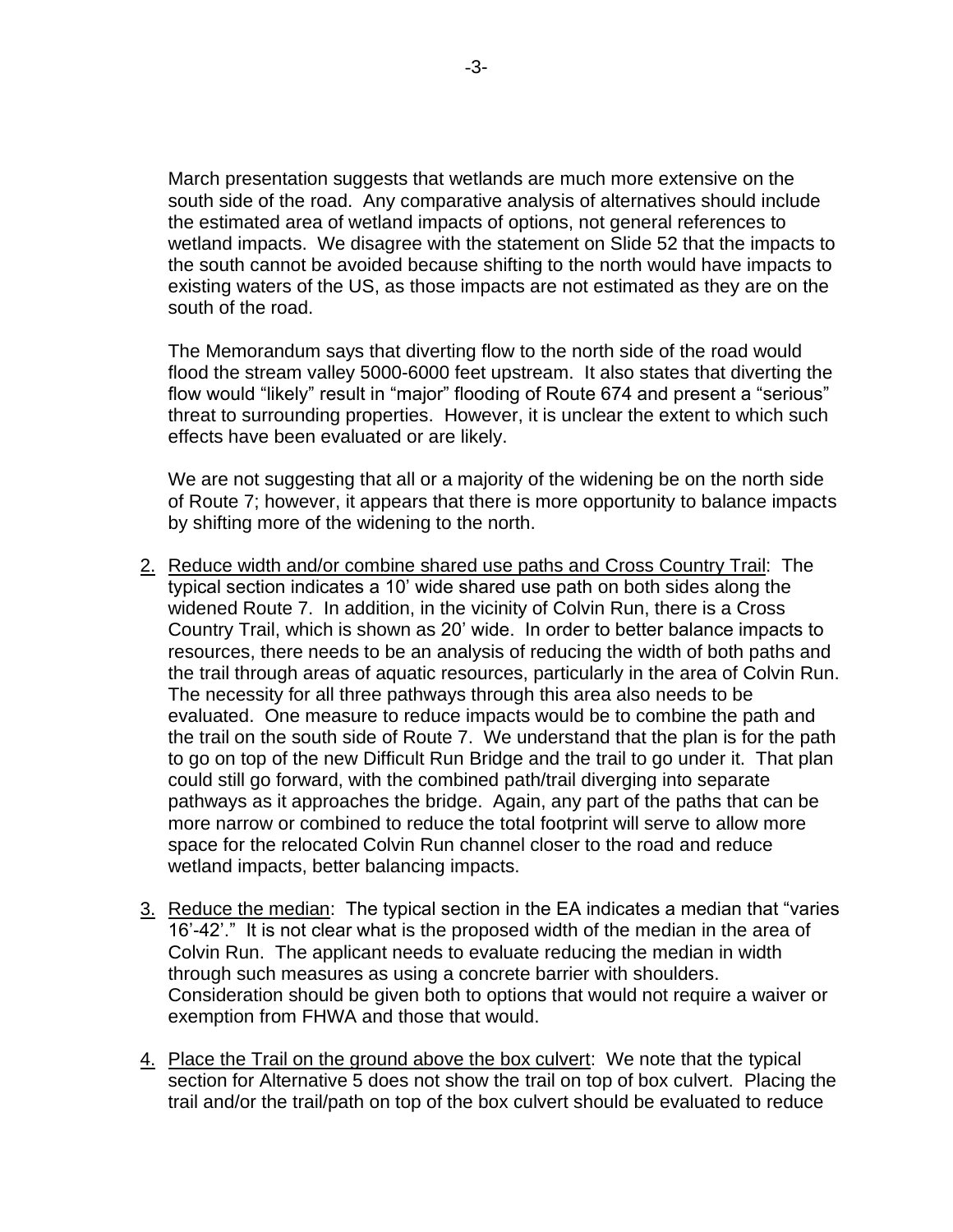the footprint of impacts. If there are engineering or structural reasons for not doing so, then they should be clearly identified.

- 5. Place the relocated stream in a riprap-lined channel: In early coordination, USACE suggested verbally to VDOT that they assess placing the relocated stream in a more-or-less straight channel and in a box culvert, to reduce impacts to the forested wetlands. VDOT and their consultant evaluated these options as Alternatives 4, and 5. However, in looking at a channel, only a concrete-lined channel was evaluated. There should be an analysis of a rip-rap lined channel, which was the suggestion of USACE. Compared to a concrete channel, a riprap channel may be less costly and easier to maintain, provide better sediment capacity, better serve to slow higher flows in storm events, and create more opportunity for micro-habitats for some aquatic organisms.
- 6. Assess a combination of open channel, riprap-lined channel, and box culvert: On the south side, in order to relocate the channel as needed for the widening and to accommodate any required path/trail, we need to see a detailed, thorough analysis of a combination alternative in order to minimize impacts to the forested wetlands adjacent to Colvin Run. To develop this option, the applicant needs to evaluate including some open channel, some riprap-lined channel, and a box culvert, with the path/trail located on top of the box culvert where feasible to further reduce the footprint. Site constraints (including the existing wetlands), roadway geometric requirements, and trail/path requirements should all be considered in developing this option. An option that keeps the channel as close to Route 7 as practicable will reduce not only the direct effects to the wetlands, but also indirect effects to the hydrology of this perched system. Based on the information provided, an alternative that incorporates these measures for channel relocation as well as widening more to the north side than currently proposed appears to offer the best alternative for balancing impacts to all resources while reducing costs over a box culvert for the full length of the relocated channel.

In order to compare the alternatives, we need more detailed information. For some of the comparisons provided to date, general statements are made about environmental impacts being "extremely high" or "wide-scale," "likely" flooding problems, utilities that "may" need to be relocated and the "potential" cost of such relocations, without information to support those statements. We can agree that if an alternative is clearly not practicable for a specific reason, then we do not need details about all the other reasons it might also not be practicable. However, general descriptions about impacts that might occur are not sufficient to make a practicability determination or to reasonably compare alternatives. We also need illustrations that clearly show the location of all resources addressed in an alternatives analysis. For example, using all of the information provided to date, including the EA, the limits of historic and Section 4f properties in the area north of Route 7 near Colvin Run is not obvious, which complicates our ability to consider the analysis.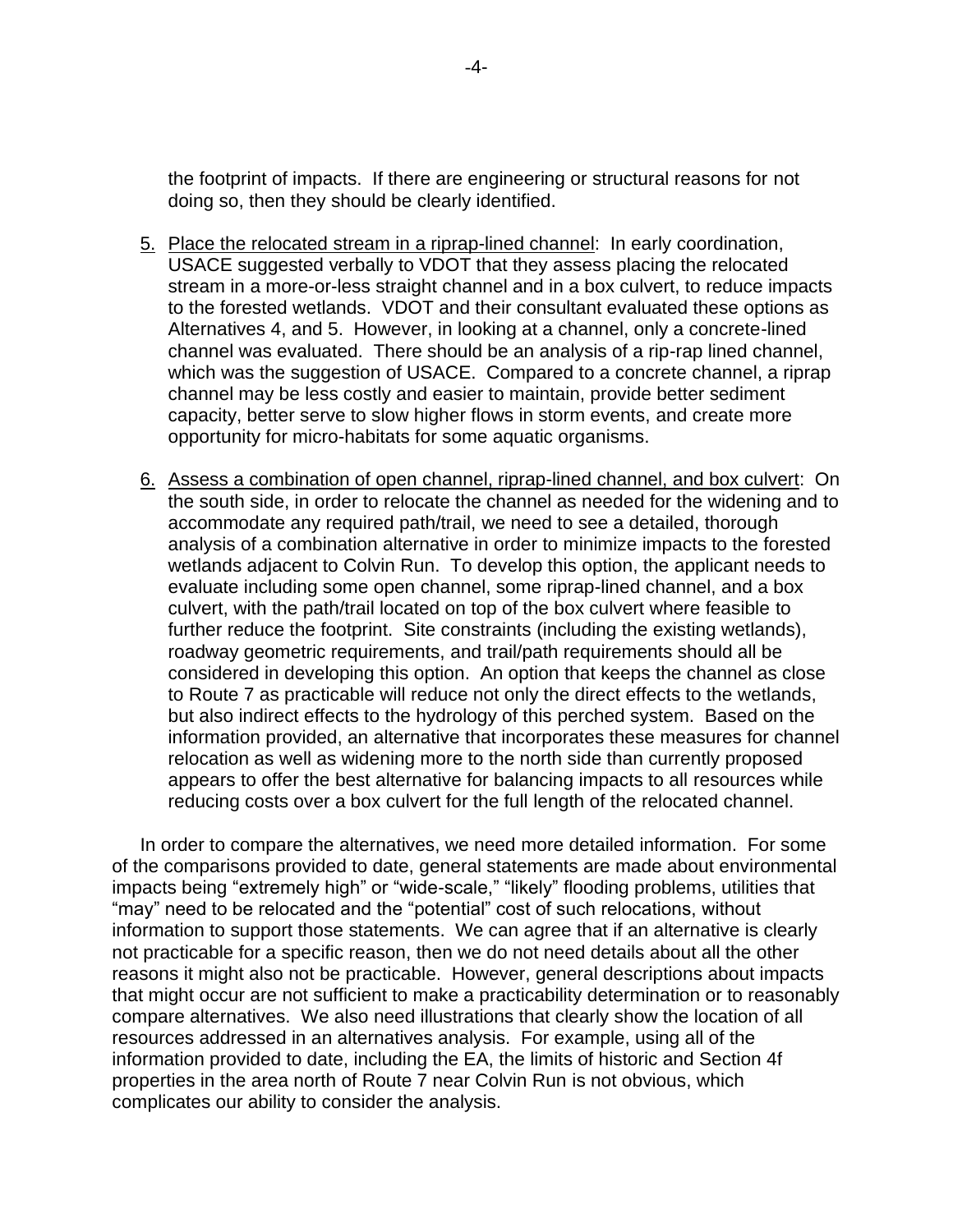Regardless of the option that moves forward, if the Cross Country Trail is available for equestrian uses, then a plan for containing runoff must be incorporated unless Colvin Run is located in a box culvert. Even if Colvin Run is in a box culvert, there is concern about the same polluting effect to Difficult Run with the trail located under the bridge and across that stream. Because of the potential for water pollution resulting from horse droppings, some sort of containment system needs to be in place.

As suggested above, we have concerns about indirect effects to the forested wetlands on the south side of Route 7. VDOT has indicated that this is a perched wetland system, and that a stream relocation can incorporate clay liners or similar measures to minmize impacts to the hydrology of that system. However, the effectiveness of such an approach would be questionable, as buffers would be planted with woody vegetation. Roots of trees and shrubs in the buffer may well puncture the liner, and over time, any liner may become completely ineffective due to multiple punctures. Future activities, such as any necessary untility additions or maintence, could also impact such a liner. It would be very difficult to predict the extent to which drainage of the perched wetland could occur. If any proposal goes forward that encroaches into that wetland, USACE may well require additional wetland compensation for potential extensive impacts to the wetland hydrology.

Regarding mitigation, we question the statement made with regard to certain options in the alternatives analysis that they "would not meet the intent of the project to mitigate for permanent impacts to jurisdictional waters" or do not "meet" mitigation requirements. We do not see anything in the project purpose that suggests that part of the "intent" of the project is to restore or create any wetlands or streams for mitigation purposes. While that may be a goal for economic reasons, it does not appear to be an intent of the project. Relocation options were considered in light of how well they meet the USFWS Stream Functional Pyramid or targeted benefits for stream restoration. The widening of Route 7 is not a stream restoration project. The site of Colvin Run along Route 7 would almost certainly not be approved for an independent stream restoration mitigation project, such as a mitigation bank, because of the extent of impacts to the existing forested wetlands to implement a design. While we understand the importance of reconnecting a stream with a floodplain and incorporating natural channel design to the extent practicable in a stream restoration project, this roadway project is not a stream restoration project. What is important is to identify an option that minimizes any relocation of streams, and that minimizes impacts for any unavoidable stream relocation. Given the extent of forested wetland impacts that would occur if the channel is relocated, and given that the wetlands are a "perched" system that could experience extensive indirect impacts to hydrology even with a carefully engineered design for the new channel/floodplain, it appears unlikely that USACE will agree that attempting a natural channel design relocation on the south side of Route 7 (similar to what is depicted in Alternatives 1 & 2) will be acceptable. There may be some opportunity for partial "self-mitigation" credit as part of a design that better balances impacts to all